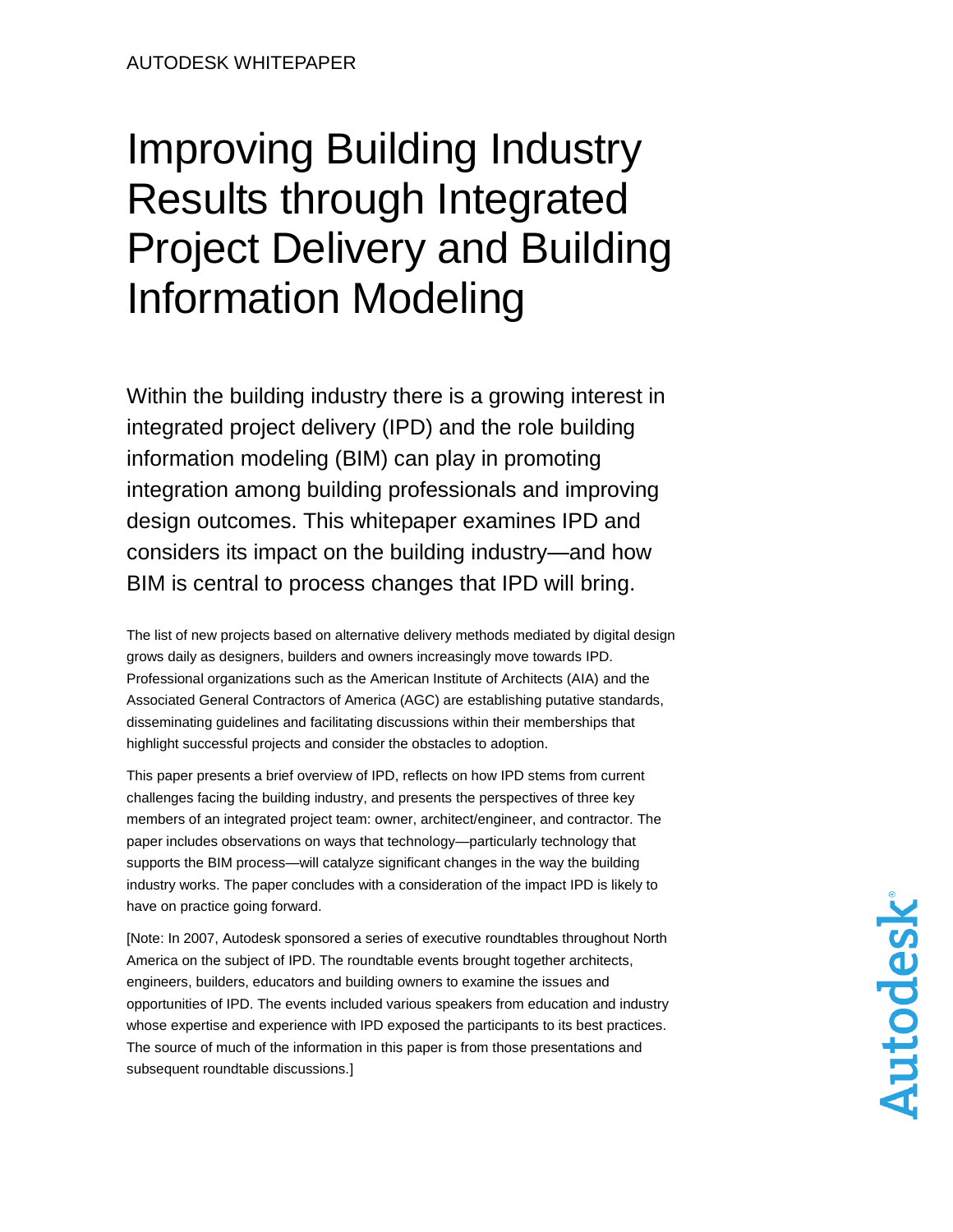## Introduction to Integrated Project Delivery

The manufacturing industry has long used concurrent engineering practices coupled with digital product prototypes to control product outcomes. At companies like Boeing and Toyota, product teams comprised of the various disciplines collaborate—from the outset on all facets of a product"s lifecycle to ensure that the emerging product design includes the desired characteristics that are needed to bring a product to market. Their product development processes rely upon information-rich digital models that are used for product design as well as manufacturing, field support, and so on.

Integrated project delivery, enabled by BIM, is based on a similar strategy: crossfunctional project teams collaborating on a building"s design, construction, and lifecycle management for optimized owner outcomes—using collaborative, model-based technology as a platform.

The American Institute of Architects (AIA) defines IPD as "a project delivery approach that integrates people, systems, business structures and practices into a process that collaboratively harnesses the talents and insights of all participants to optimize project results, increase value to the owner, reduce waste, and maximize efficiency through all phases of design, fabrication, and construction."<sup>1</sup>

According to the AIA"s *Integrated Project Delivery: A Guide*, the defining characteristics of IPD include:

- Highly collaborative processes that span building design, construction, and project handover.
- Leveraging the early contributions of individual expertise.
- Open information sharing amongst project stakeholders.
- **Team success tied to project success, with shared risk and reward.**
- **value-based decision making.**
- **Full utilization of enabling technological capabilities and support.**

Although the traditional design-bid-build delivery method is still the most widely used form of project delivery, alternate approaches such as design-build, or construction management at risk—driven in large part by owners seeking to break away from "low bid" and "lowest first cost" limitations—are quickly gaining traction and moving the industry towards a more integrated approach for project delivery.

In its 2007 *Environmental Scan*, the AIA commented that alternate delivery models are already causing architects to practice in more collaborative ways with builders, subcontractors, and fabricators<sup>2</sup>. The high adoption rates of BIM is also a bellwether of trends in project delivery, as it is a core enabling process for the enhanced collaboration that IPD demands. In its 2006 *Firm Survey*<sup>3</sup> , AIA reported that on average 40% of firms surveyed who had 50 or more employees used BIM. Explorations in IPD will not be far behind.

Like sustainable design and digital fabrication, integrated project delivery is the result of a convergence of opportunities brought about by technology and business process innovation—and is inspired by the strong desire of the building industry for more predictable, accurate and responsible outcomes.

**IPD** is a project delivery approach that integrates people, systems, business structures and practices into a process that collaboratively harnesses the talents and insights of all participants to optimize project results, increase value to the owner, reduce waste, and maximize efficiency through all phases of design, fabrication, and construction.

**BIM** is an integrated process built on coordinated, reliable information about a project from design through construction and into operations. By adopting BIM, architects, engineers, contractors and owners can easily create coordinated, digital design information and documentation; use that information to accurately visualize, simulate, and analyze performance, appearance and cost; and reliably deliver the project faster, more economically and with reduced environmental impact.

l 1 *Integrated Project Delivery: A Guide*, Version 1, AIA and AIA California Council, 2007.

<sup>2</sup> *Environmental Scan Summary*, American Institute of Architects, June 2007.

<sup>3</sup> *The Business of Architecture, the 2005-2006 AIA Firm Survey*, American Institute of Architects, 2006.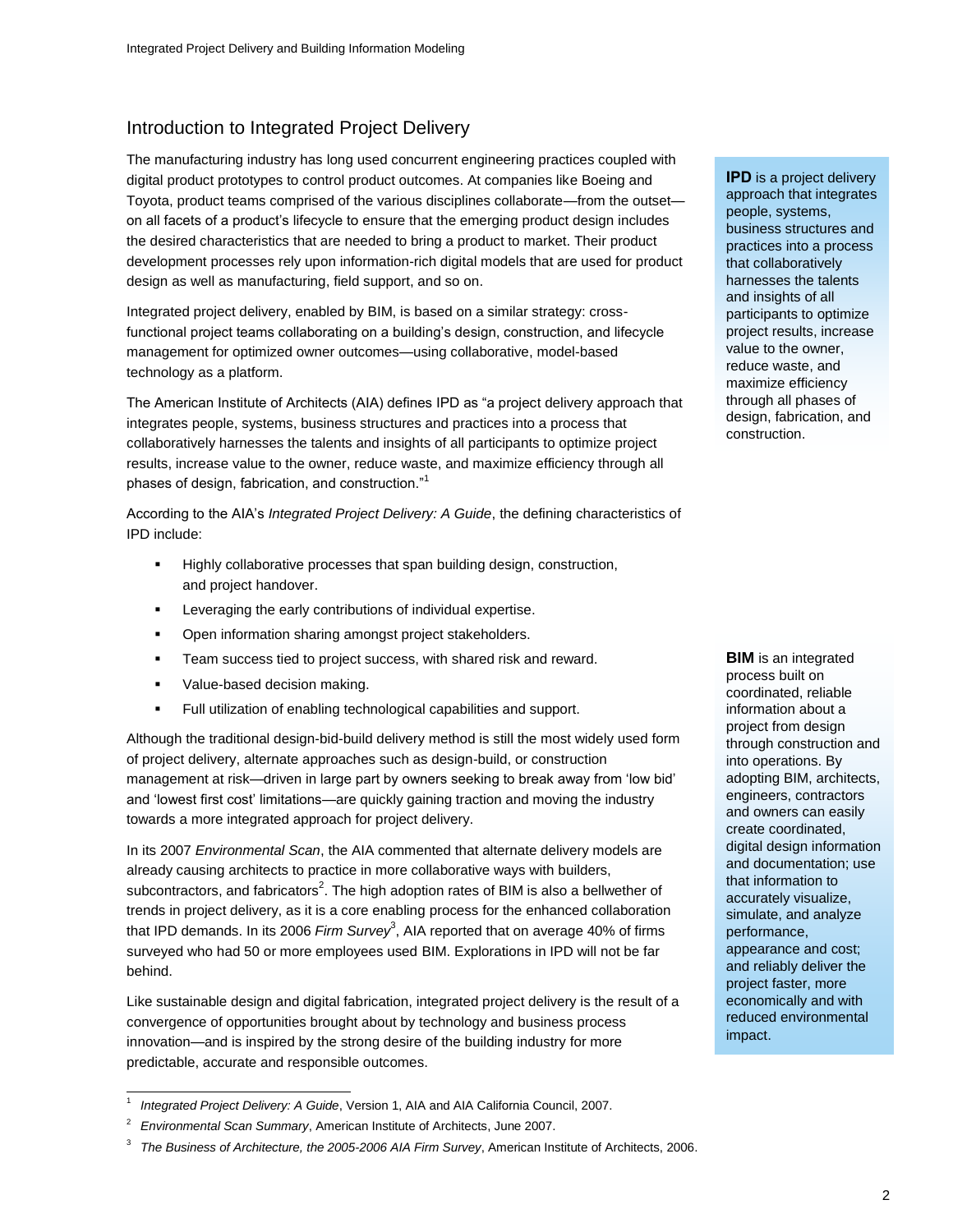# Challenges to Practice (Drivers for IPD)

What are the industry issues that are fueling the integrated project delivery trend? A convergence of forces seems to be moving the AEC industry in the direction of integration—based on economics, productivity and nature of current owner design requirements. These issues include:

**A shift toward globalized work processes**: The building product supply chain is becoming heavily globalized, making cost predictions more complex and demand for building materials more unpredictable. Outsourcing<sup>4</sup> and shifting demographics are globalizing the workforce as well—fueling the need for new competencies relating to collaborative processes while simultaneously creating a new set of potential competitors worldwide.

**The need for increased productivity and low margins**: Declining construction productivity<sup>5</sup> is diminishing the ability to execute building projects reliably and profitably and is frustrating the demand for more controlled building outcomes.

**The demand for sustainability**: Sustainable building design hinges on the ability to gain insight into construction outcomes through analysis, prediction and optimization of the design to reduce environmental impact through reduced energy consumption, carbon footprint and use of fresh water. As a result, sustainable building standards are expanding and evolving $^6$  to address performance-based assessments that encompass a building's entire lifecycle.

**The increasing complexity of buildings themselves**: Building projects themselves are increasingly complex endeavors; driven by ever more dramatic building forms, complicated supply chains, new project delivery standards, regulatory restrictions, project interactions amongst large teams of project specialists, and owner demands.



#### **Figure 1:**

Building project complexity, relating to building forms (such as the one shown here), supply chains, construction strategies, regulatory restrictions, project interactions, and owner demands continues to rise—fueling the need for IPD.

<sup>4</sup> The 2006 AIA Firms Survey reports that more than one-third of surveyed firms that work on international projects indicated that they typically team up with an in-country partner and two-thirds of the firms that use in-country partners use them for construction documents.

<sup>5</sup> Center for Integrated Facility Engineering (CIFE), Stanford University, "Labor productivity index for US construction industry and all non-farm industries from 1964 through 2003", Data sources: U.S. Bureau of Labor Statistics U.S. Department of Commerce.

<sup>6</sup> The Leadership in Energy and Environmental Design (LEED) standard, a widely used whole-building standard developed by the U.S. Green Building Council (USGBC), was recently expanded in December 2007 to include residential construction (LEED for Homes).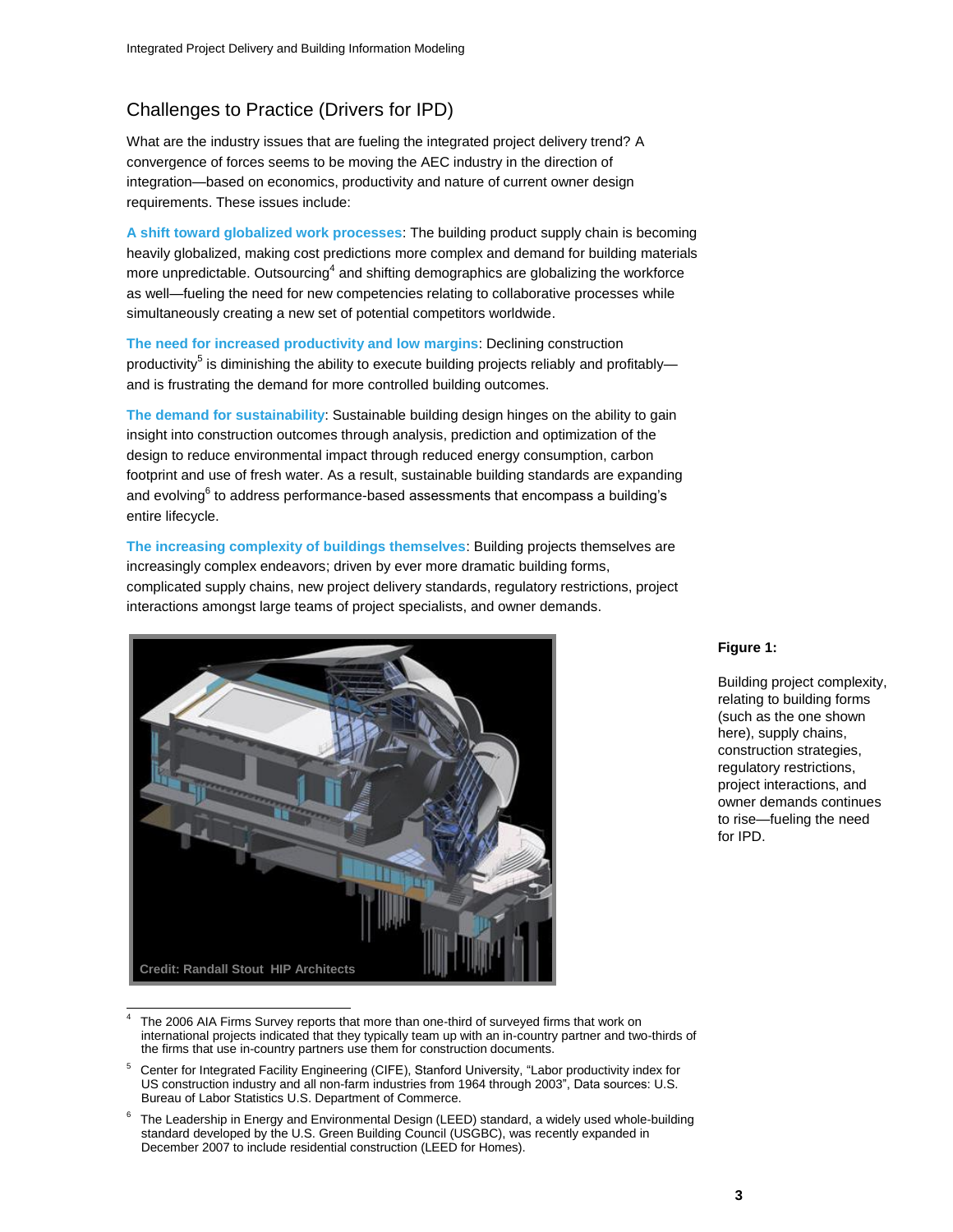# Practice Responses (Opportunities for Innovation)

In response to these drivers, we are witnessing fundamental changes within the building industry"s design and construction processes, which include:

**Collaboration**: Technology—particularly BIM and web-based project management software—has created a solid platform for an improved, more efficient means of collaboration between all the parties involved in project delivery and is enabling the trend towards integrative digital collaborations characterized by strategic partners with shared outcomes, risks and gains.

**Representation**: Today"s means of project representation are moving from 2D drawings to digital models, where representation occurs simultaneously with analysis—changing the design process from representational (based on static, abstract representations of a design) to performative (based on desired outcomes).

**Analysis**: When design representations become performative, they enable rapid design inference—understanding the analytical ramifications of design decisions *as* they are being made—with analysis being performed by designers as an integral part of the design process. This approach is in stark contrast to more traditional "rule of thumb" evaluations of designs as they evolve.

**Standards**: As building codes are updated to consider building performance, there is an increasing obligation of designers to provide higher degrees of insight regarding building outcomes. In some instances, owners define technology standards to realize opportunities for increased project and data flexibility.

**Fabrication**: Digital fabrication techniques blur the distinction between design and production. As this occurs, design sensibility regarding constructability shifts—giving rise to extensive pre-fabrication, mass customization, and factory-produced building components. Digitally fabricated building components further reduce the pressure on field construction productivity.



#### **Figure 2:**

Understanding the analytical ramifications of design decisions—as they are being made—is being accomplished through the use of digital models coupled with specialized analysis solutions, such as the daylighting analysis shown here, performed using software from Integrated Environmental Solutions (IES) Ltd.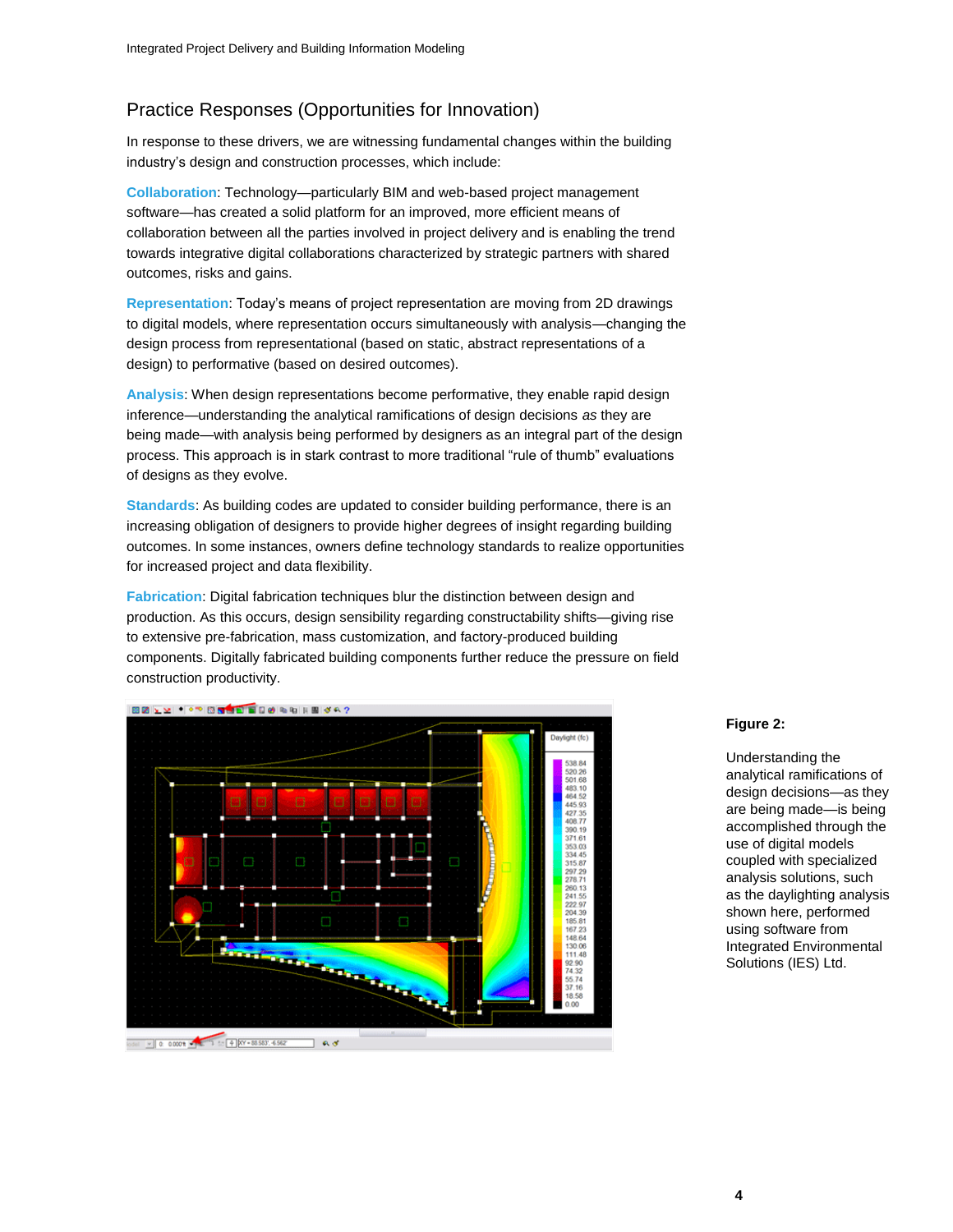# IPD in Practice

A basic principle of IPD is the reliance on knowledge integration. Given that IPD encompasses highly collaborative processes that rely on the collective expertise of the extended project stakeholders (including designers, builders, subcontractors, and owners) contributed throughout the design process but particularly in the early stages of design, the ramifications of design decisions can be understood and thereby increase the likelihood of project success.

The resulting increase in project knowledge creates a better understanding of a project earlier in the design process, enabling owners and their IPD team to more effectively assess their project options and consider how to align them with their business goals. This should, in theory, result in a project that more accurately reflects their requirements. Satisfying owner demands is at the heart of the IPD process.

#### **What Do Owners Want?**

Owners are becoming more definitive in their demands for more reliable results in the AEC process. Articulated by the U.S. General Services Administration<sup>7</sup> (the largest owner of commercial space in the country) and by organizations such as the *[Construction Users](http://www.curt.org/)  [Roundtable](http://www.curt.org/)* (CURT), owners are looking to the building industry for changes in these areas:

**Improved decision-making**: Reduce poor design decisions by using digital models and electronic design visualizations during design and construction.

**Improved contract documentation**: Reduce the level of unknowns in contract documents—eliminating the use of the RFI process to "fill in the gaps". Leverage BIM to reestablish accuracy and precision, and improve the level of construction cognition and assembly understanding on the part of the architects, engineers, and owners.

**Improved preconstruction estimating**: Reduce the level of guesswork and inefficiency in preconstruction estimating by leveraging schematic design take-offs generated in the BIM process. Leverage the use of multiple pricing models by the contractor and reuse asbuilt digital models in new markets.

**Improved procurement and scheduling**: Reform procurement and project scheduling through the use of time modeling (sometimes known as 4D modeling) and cost modeling techniques—eliminating job-site slowtime/downtime and improving sub-trade coordination, overlap and phasing.

**Improved coordination**: Reduce the number of field coordination errors by integrating the design models of the major design disciplines early in the design process and using clash detection software to facilitate interdisciplinary design coordination—thereby solving coordination issues virtually rather than in the field.

**Improved cost-efficiency**: Reduce cost impacts of coordination errors, incorrect fabrication, and improper installation by adopting a pre-fit workflow from the designer to the sub-contractor and enforcing greater installation precision. Reduce the use of overtime labor and premium charges for recouping project schedule lost to these unnecessary errors. Reduce spending in general conditions, insurance, and carrying costs by optimizing project schedules that will result in faster construction.

l 7 The U.S. General Services Administration (GSA) now requires the delivery of spatial BIMs for all major federal building projects that receive design funding in FY2007 and beyond.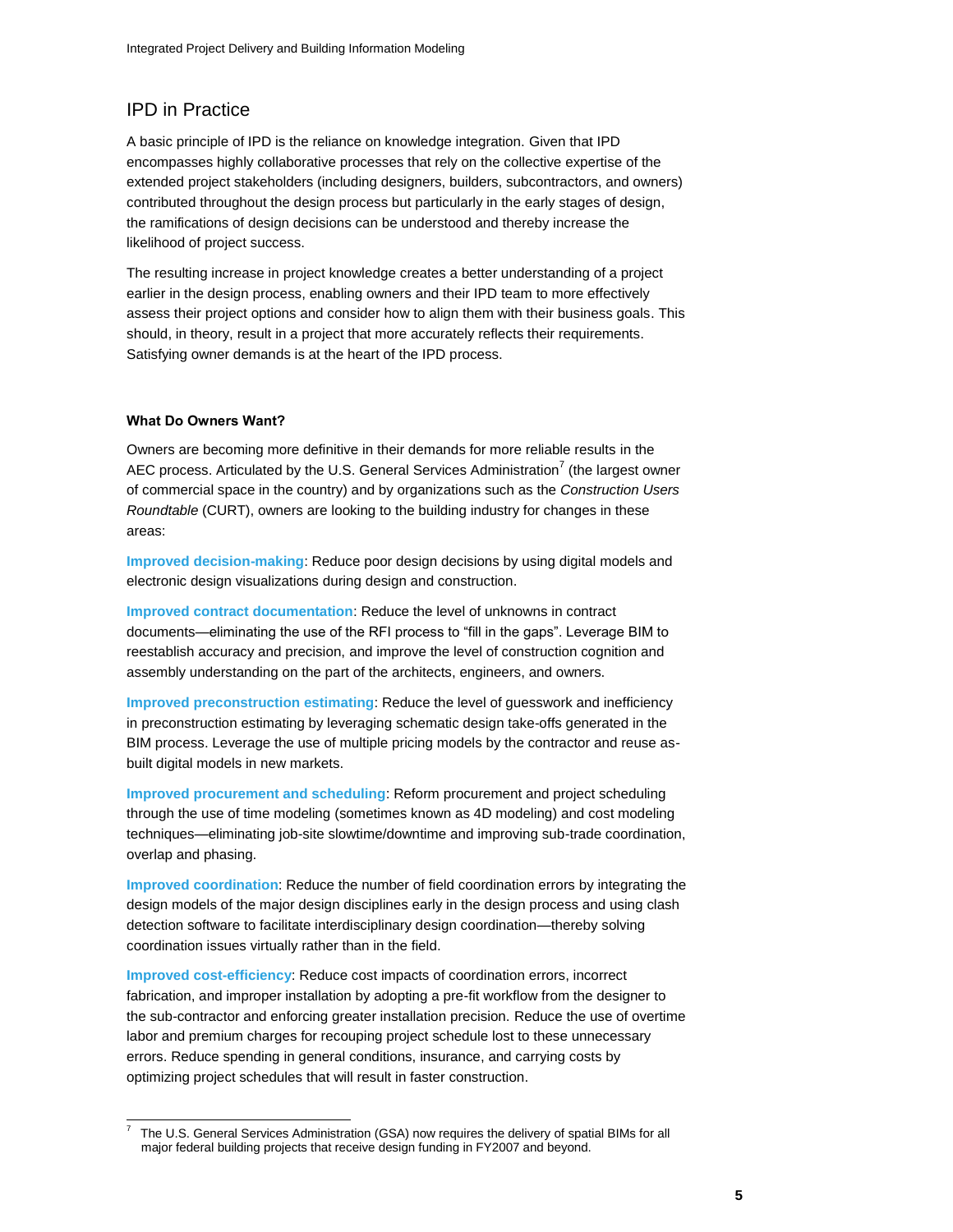**Improved closeout documents**: Transform the archaic quality of closeout documents, particularly traditional as-built/record drawings, by migrating to a BIM-centric approach for *all* project documents. Transition the digital model generated during design and construction to facilities management, allowing the owner/operator to use it for building lifecycle management.

#### **How Do Architects, Engineers and Builders Respond?**

Architects, engineers and builders are responding to owners" demands by adopting new processes, forging collaborative partnerships, and utilizing new technologies. All companies are facing competitive pressure and challenges to practice (as outlined above) to produce cost-effective, high quality designs and finished construction projects. Companies are responding by considering the opportunities offered by more collaborative business models—including moving towards IPD. Changes that are occurring include:

**Embracing internal change:** Increasingly, AEC firms are transitioning to collaborative processes built on the use of a digital models to inform and progress the project design and to aid construction. These processes are characterized by increased involvement of project planning, communication, and risk management in a comprehensive and open manner during design and construction.

**Creating collaborative partnerships**: New partnerships (including proactive, timely owner engagement) that rely on collaborative digital models to facilitate decision-making are creating a new breed of construction/lifecycle-minded designers and design-minded builders who together are managing the project with process and outcome metrics—and putting increased emphasis on the consideration of value and cost.

**Leveraging new technologies**: New tools and technologies are key enablers of the integration of design practice and construction. These include:

- BIM design tools providing platforms for integrated processes built on coordinated reliable information and resulting in enhanced coordination, fewer RFIs and change orders, and less rework.
- 3D and 4D visualization enhancing scope definition, stakeholder engagement, and decision making.
- Model-based analysis using BIM-based data and digital analytical tools to understand project energy consumption, structural performance, cost estimates and other inferential reasoning from the design while it is underway.
- 4D modeling coordinating construction and increasing the reliability of schedules.
- Fabrication from 3D models resulting in elimination of shop drawings; better tolerance, lead time, and safety; and faster field assembly.
- Model-based bills of materials (BOMs) providing faster, more accurate takeoffs for cost estimating, energy analysis, etc.
- Laser scanning capturing existing (as-built) conditions that can be combined with BIM to provide reliable as-built models.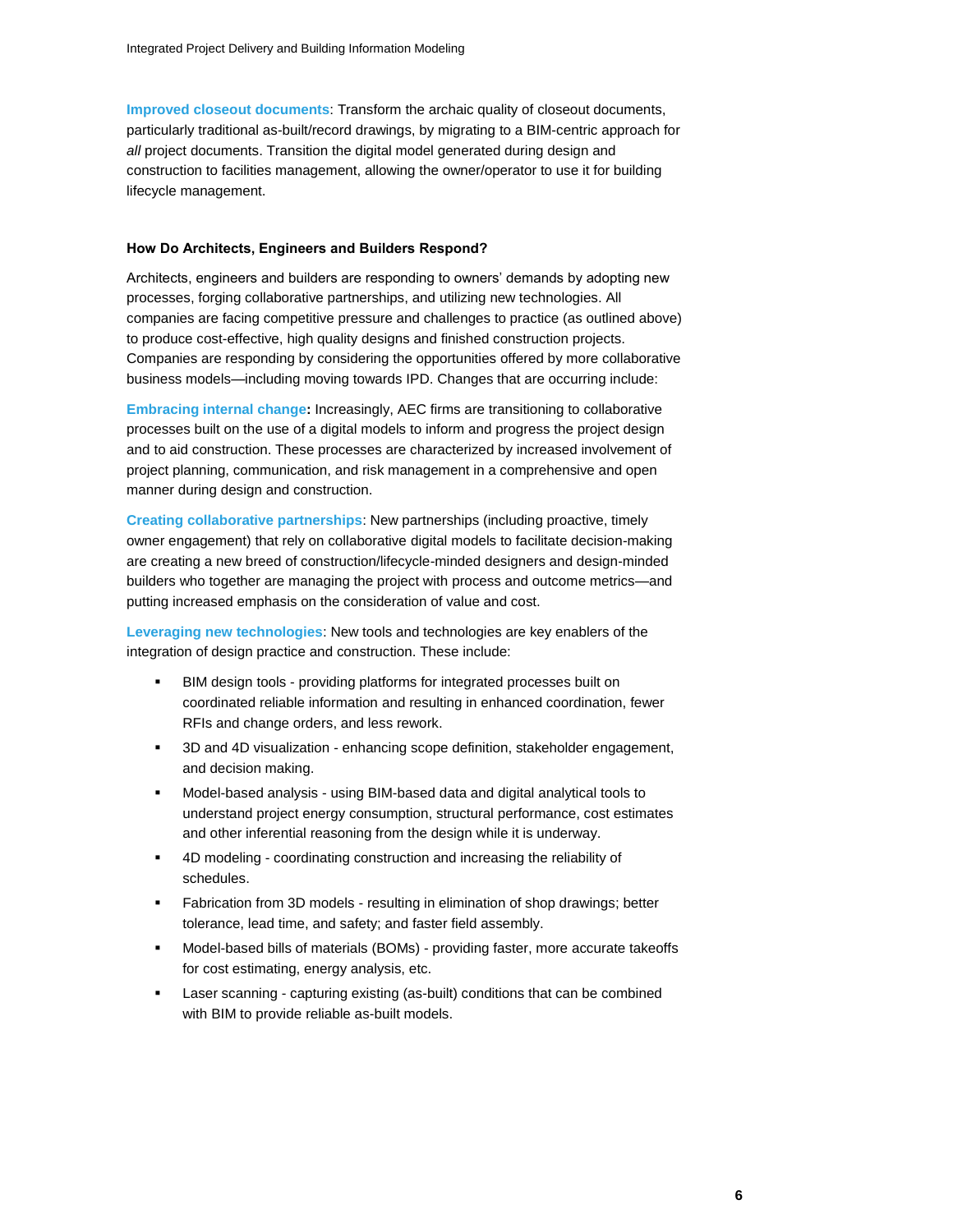

#### **Figure 3:**

New technologies (such as Revit, Autodesk"s purpose-built BIM solution shown here) are key enablers of the shift towards integration in practice and construction.

#### Future of Practice

Given the trends cited above, what are the implications of IPD for the building industry? What might be the impact of this method of project delivery on the practical, day-to-day business processes manifest in contracts, workflows, interactions, and decisions of building professionals as they execute projects? And what affect might it have on education and enabling technology? Consider the following changes:

**Contracts and Relationships**: The relationships of the players in an integrated project delivery team are fundamentally altered, which requires—and will give rise to—new forms of standard contract documents that address important issues such as compensation, risk allocation, and intellectual property. Changes in business models, scopes of services and deliverables will redefine the relationships of the interested parties around measured outcomes, shared risks and shared rewards.

**Regulation**: With the rise of integrative concepts and methods there will be fundamental changes regarding professional standards of care and how the building process is regulated. Indeed, the meaning of professional licensure itself will change as the boundaries between design and construction blur. What will it mean to "design" and what will constitute competence when processes are integrated and digital information created collaboratively is the basis for construction and fabrication? What is the new meaning of "responsible control," the primary lever of design professional responsibility in the building process?

**Workplace**: Flexible project structures coupled with collaboration technology will facilitate the integration of global, extended project teams and allow organizations to find talent anywhere and shift work to remote locations as needed—increasing the overall flexibility of the building industry's workforce.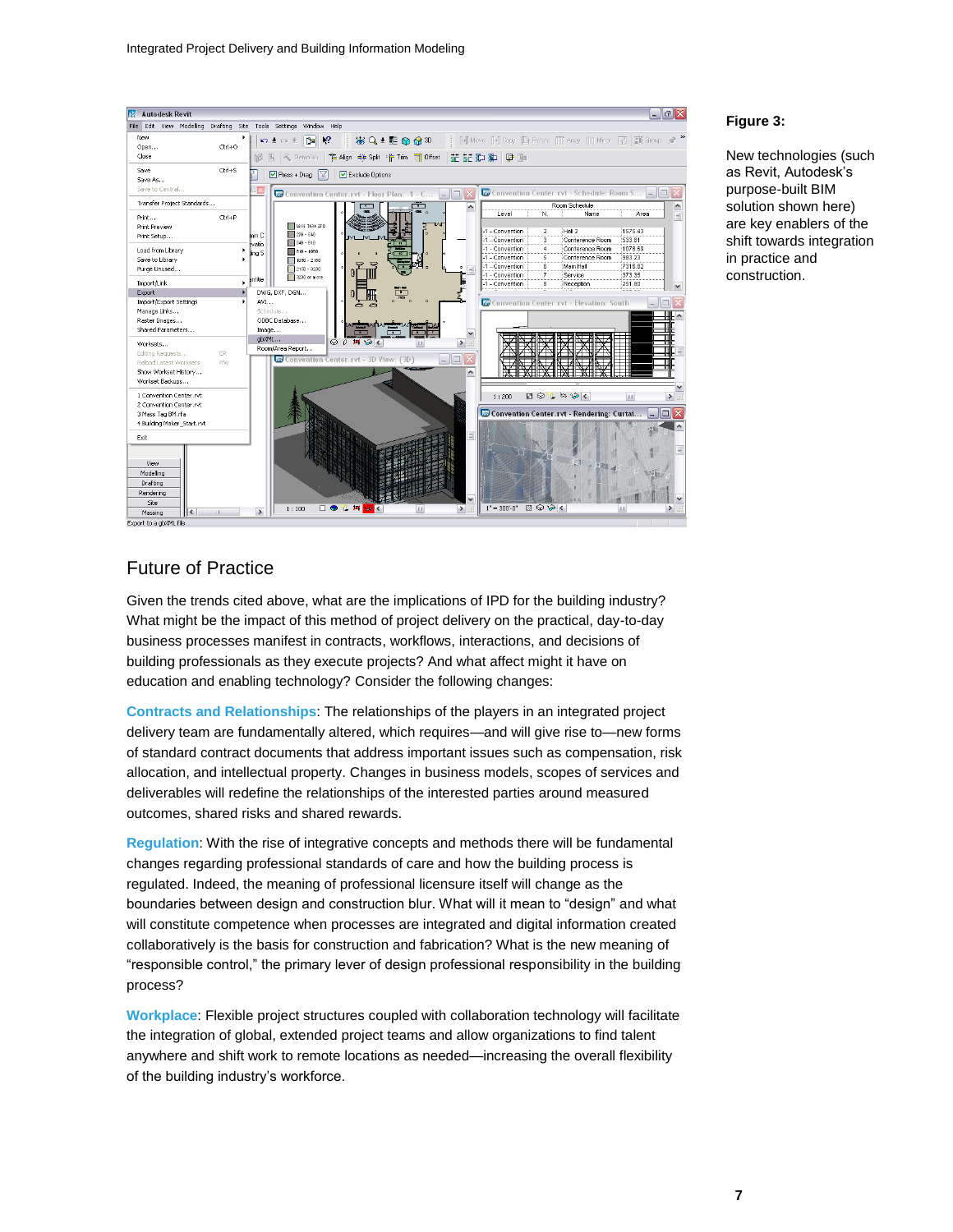**Project process**: Traditional project phases will be adjusted and refined to accommodate an integrated project team and their project participation. Construction insight ("means and methods") will be deployed early in the design process resulting in decisions regarding *what* will be built made in concert with decisions about *who* is going to build it and *how* it will be built. A more thorough building design—rigorously analyzed and imbued with construction knowledge—will result in a shorter documentation phase that is repurposed for the delivery of design information, in whatever form necessary, to accelerate building construction. That information will be organized for the benefit of the builder, who will be an active participant in its creation.



#### **Figure 4:**

Traditional project phases are adjusted by IPD. Construction insight deployed early in the design process results in decisions regarding *what* will be built made in concert with decisions about *who* is going to build it and *how* it will be built. [Image from the AIA California Council"s document *Integrated Project Delivery, A Working Definition].*

**Image: AIA California Council**

**Education**: The curricula of architecture and engineering schools are generally isolated from those of adjacent building disciplines. Architectural, engineering and construction programs rarely intersect, and curricular relationships between design and business education are (in the main) non-existent. As the building industry becomes more integrated, the education of future professionals will no doubt follow suite with altered curricula that reflects the increasingly large footprint of building design and construction.

**Technology**: How will technology be affected by these trends? The early success of using digital models to quickly iterate alternatives and understand their ramifications will spawn a new generation of analysis technologies that are deeply imbedded in design technologies. With the rise of IPD there will be a burgeoning market for (and therefore rapid acceleration in the development of) enabling technology that is aligned to advance integration throughout the building design, construction and management continuum. Advances will be based on the increasing capabilities of processor speed, storage capacity, widespread availability of broadband connections, larger and more precise displays, and digitally controlled fabrication equipment.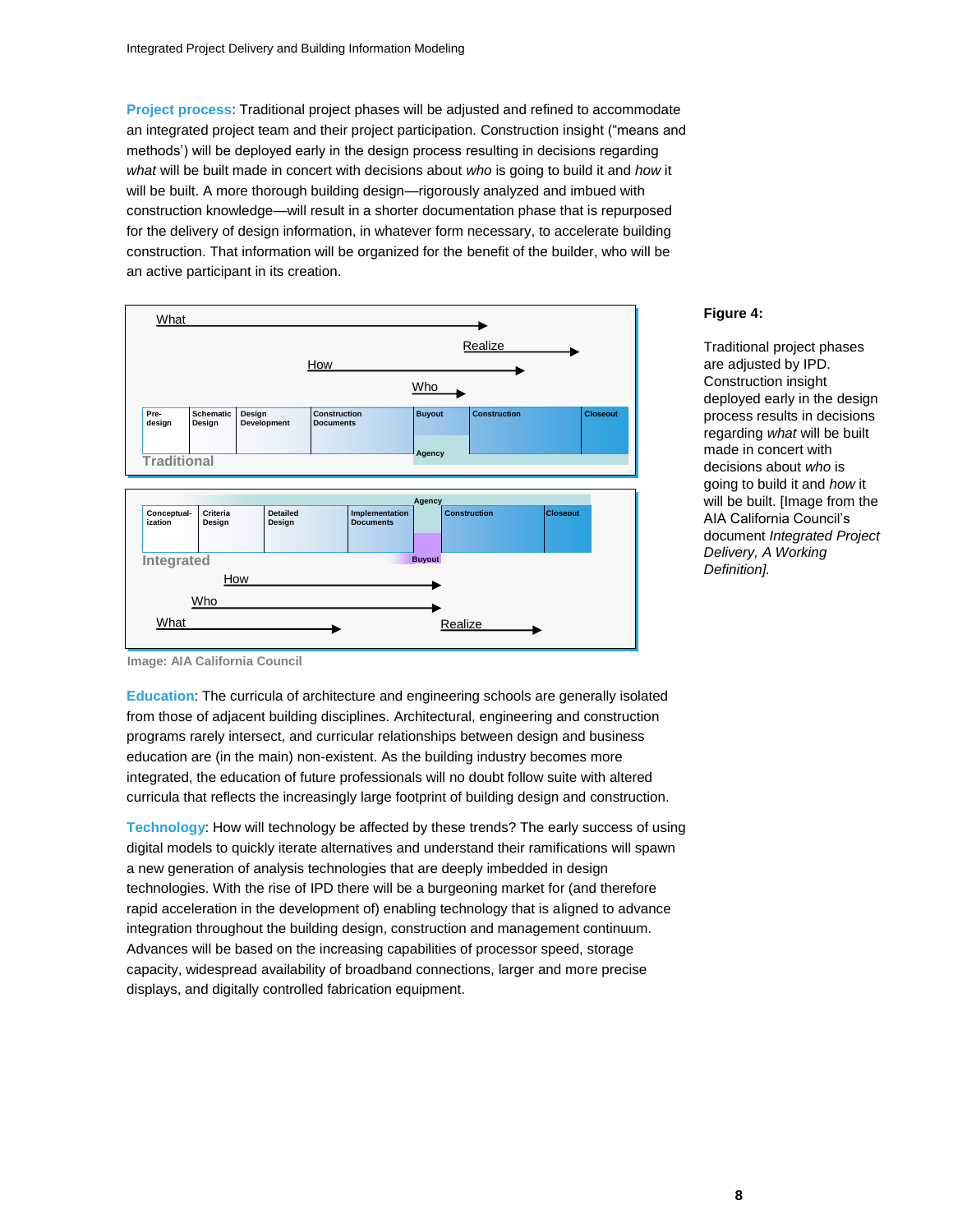

#### **Figure 5:**

The use of BIM in an integrated environment enables new ways of working that result in more predictable, accurate and responsible building outcomes.

#### Summary

Integrated project delivery is upon us—already in use in some form on many projects and the source of intense discussion for everyone in the building industry. BIM solutions enable IPD and can deliver dramatic advances in building technology, but the full potential of BIM will not be achieved without adopting structural changes to existing project delivery methods. Key issues regarding compensation, contractual relationships, risk allocation, and so forth can be overcome.

Greater awareness, owner mandates, and industry initiatives are critical to the widespread adoption of new delivery methods. Autodesk, in its ongoing commitment to improve our built environment, is committed to bringing about the necessary changes—in technology and outlook—to help make integrated project delivery a reality for the building industry.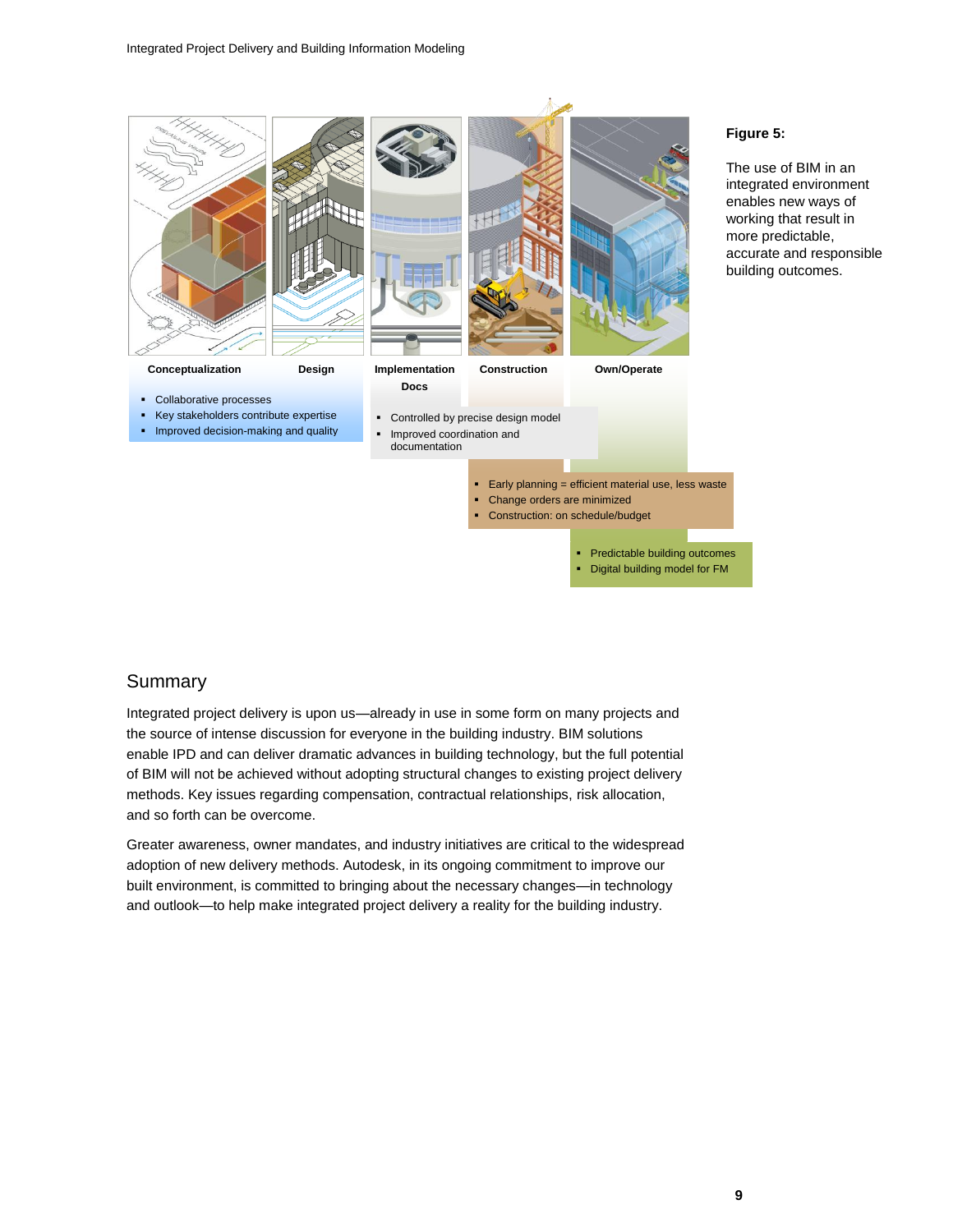# Afterword

In the summer and fall of 2007, Autodesk sponsored a series of executive roundtables throughout North America on the subject of integrated project delivery. The purpose of the roundtables was to help attendees—and Autodesk—better understand the state of the design profession with regard to IPD and the potential role of BIM in this emerging delivery model. Through open dialogue and a critical examination of the principles and techniques associated with IPD, Autodesk"s goal was to support the building industry in its efforts to improve building outcomes.

The six roundtable events—held in Atlanta, Boston, Calgary, Chicago, San Francisco, and Toronto—brought together groups of architects, engineers, builders, educators and building owners in a series of educational sessions to examine the issues and opportunities of IPD. In total, the roundtables were attended by over 200 executives, many of them principals or owners.

In addition to Autodesk presenters, the events included various speakers from education and industry whose expertise and experience with IPD exposed the participants to its best practices. The events concluded with roundtable discussions regarding the implications of, and barriers to, IPD—thus enabling the participants to evaluate its competitive advantages and potential obstacles in the context of their own practices, workflows, and organizations.

The roundtable discussions asked the participants to consider and confer on these topics:

- What are the drivers for practice change?
- What are the implications of this new integrative process, including its potential benefits for the building industry?
- What are the opportunities to impact the advancement of IPD?

Although the specific conclusions reached during these roundtable discussions varied from event to event, overall there were several main themes regarding IPD that emerged:

- The participants were witnessing varying levels of IPD adoption in the industry within their firms, their competitors, their partners, and their clients—and the overall sense was that IPD is still an evolving approach for project delivery.
- There is still a high degree of concern regarding risk in relation to IPD and the close partnerships it necessitates.
- Many participants felt there was a need for those within the industry to assimilate new competencies—skills relating to collaboration and information management across peer organizations for example—to support IPD.
- And finally, perhaps the most prominent issue raised during these roundtables was the need for new legal frameworks to match new IPD approaches.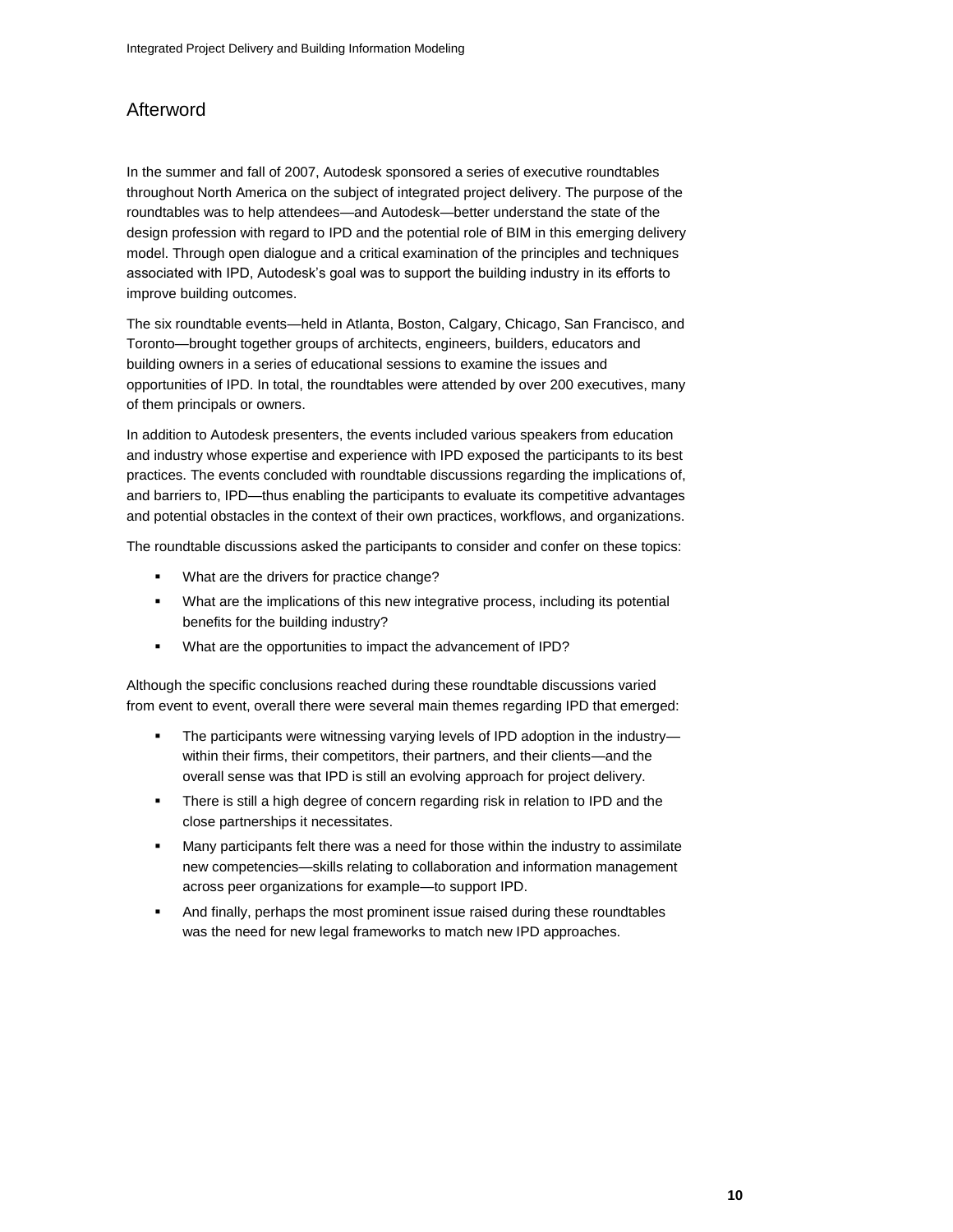# Appendix A

The questions below are put forward to the reader to promote awareness and provoke dialog regarding IPD. Similar questions were the basis for the roundtable discussions that occurred in conjunction with the series of IPD events sponsored by Autodesk in 2007. A new series of events are planned for 2008, and questions such as these—and the issues they raise—will be integral to the discussions that take place during those roundtable proceedings.

- What would your firm consider the greatest risk to entering into an integrated delivery process?
- What benefits would make it worthwhile to accept this sort of risk?
- Would your firm enter into a single multi-party agreement including owner, architect, and contractor?
- Would your firm accept a fee structure based on an open book reimbursement?
- What organizational changes and staff training would be needed for your firm to work successfully in collaboration with your counterparts?
- What collaboration tools would be needed to support a collaborative team relationship of this type?

### References

- *1.* The American Institute of Architects (AIA) and AIA California Council. *Integrated Project Delivery: A Guide*. Version 1, 2007. (*[www.aia.org/ipdg](http://www.aia.org/ipdg)*)
- 2. AIA California Council. *Integrated Project Delivery, A Working Definition*. May 2007.
- 3. The American Institute of Architects. *Environmental Scan Summary*. June, 2007. (*www.aia.org/SiteObjects/files/AIA\_Environmental\_Scan\_2007\_0905.pdf)*
- 4. American Institute of Architects. *The Business of Architecture, the 2005-2006 AIA Firm Survey.* 2006.
- 5. Charles Eastman, Paul Teicholz, Rafael Sacks, and Kathleen Liston. *BIM Handbook: A Guide to Building Information Modeling for Owners, Managers, Designers, Engineers and Contractors*. Wiley, 2008.
- 6. George Elvin. *Integrated Practice in Architecture: Mastering Design-Build, Fast-Track, and Building Information Modeling.* Wiley, 2007.
- 7. U.S. General Services Administration. *GSA Building Information Modeling Guide Series 01 – Overview.* Version 0.6, May 2007. (*[www.gsa.gov/bim](http://www.gsa.gov/bim)*)
- 8. U.S. General Services Administration. *GSA Building Information Modeling Guide Series 02 – Spatial Program Validation.* Version 0.96, May 2007. (*[www.gsa.gov/bim](http://www.gsa.gov/bim)*)